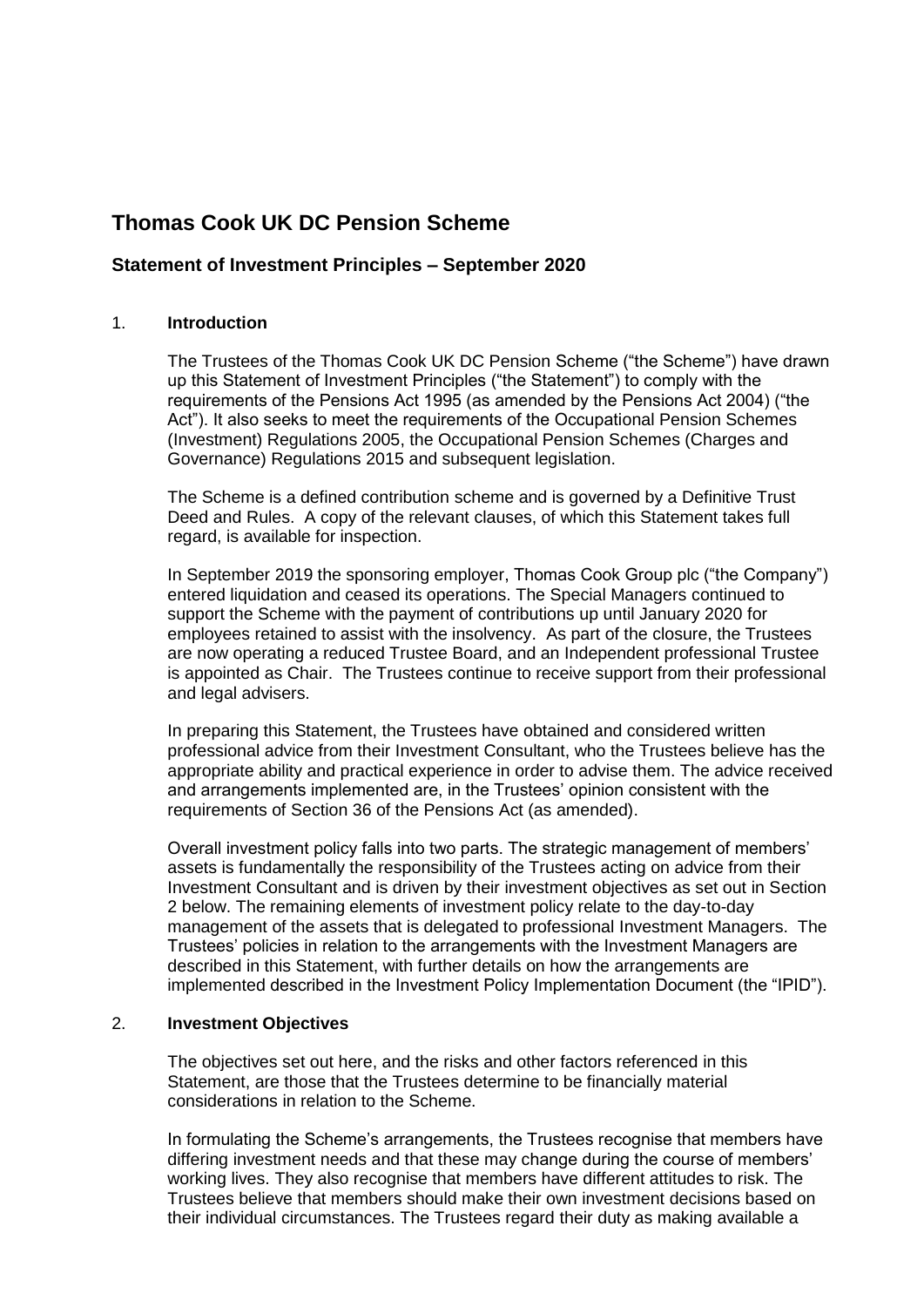range of investment options (managed by high quality Investment Managers) sufficient to enable members to tailor to their own needs and their investment strategy.

The following encapsulates the Trustees' objectives:

- To make available a range of investment funds that should enable members to tailor their own investment strategy to meet their own individual needs.
- To present this range in a manner which aims to make it as easy as possible for members to make investment decisions.
- Offer funds which facilitate diversification and long term capital growth (in excess of inflation).
- **•** Offer funds that enable members to reduce risk in their investments as they approach retirement.
- Offer funds which mitigate the impact of sudden and sustained reductions in capital values or rises in the cost of securing retirement benefits in the member's chosen form.
- To provide a default investment option for members who do not make their own investment decisions.
- To consider the expected benefits of funds alongside fees charged and not adopt an approach solely focused on "low cost".

## 3. Risk Management

The Trustees consider a range of potentially financially material factors to which the Scheme is exposed over the anticipated time horizon for which the assets will be held. These factors are outlined in this section and in section 10.

The Trustees believe that the appropriate time horizon within which to assess risk should be viewed at the member level. This will be dependent on the member's age and when they expect to take their benefits from the Scheme. In considering the range of funds to offer to members, the Trustees acknowledge that the investment time horizon of each individual member is different and will be dependent on their current age and when they expect to retire.

In designing the lifestyle strategies, the Trustees have taken the proximity to the target retirement date into account, and the associated financially material risks over the time horizon of these strategies.

The Trustees recognise the following additional risks and take the following steps to manage risk:

**Inflation risk.** This is the risk that inflation will be greater than the investment growth of the members' Personal Account and the Personal Account will not therefore secure adequate benefits at retirement. The Trustees make available a number of funds that are expected to match or beat price inflation over the long-term.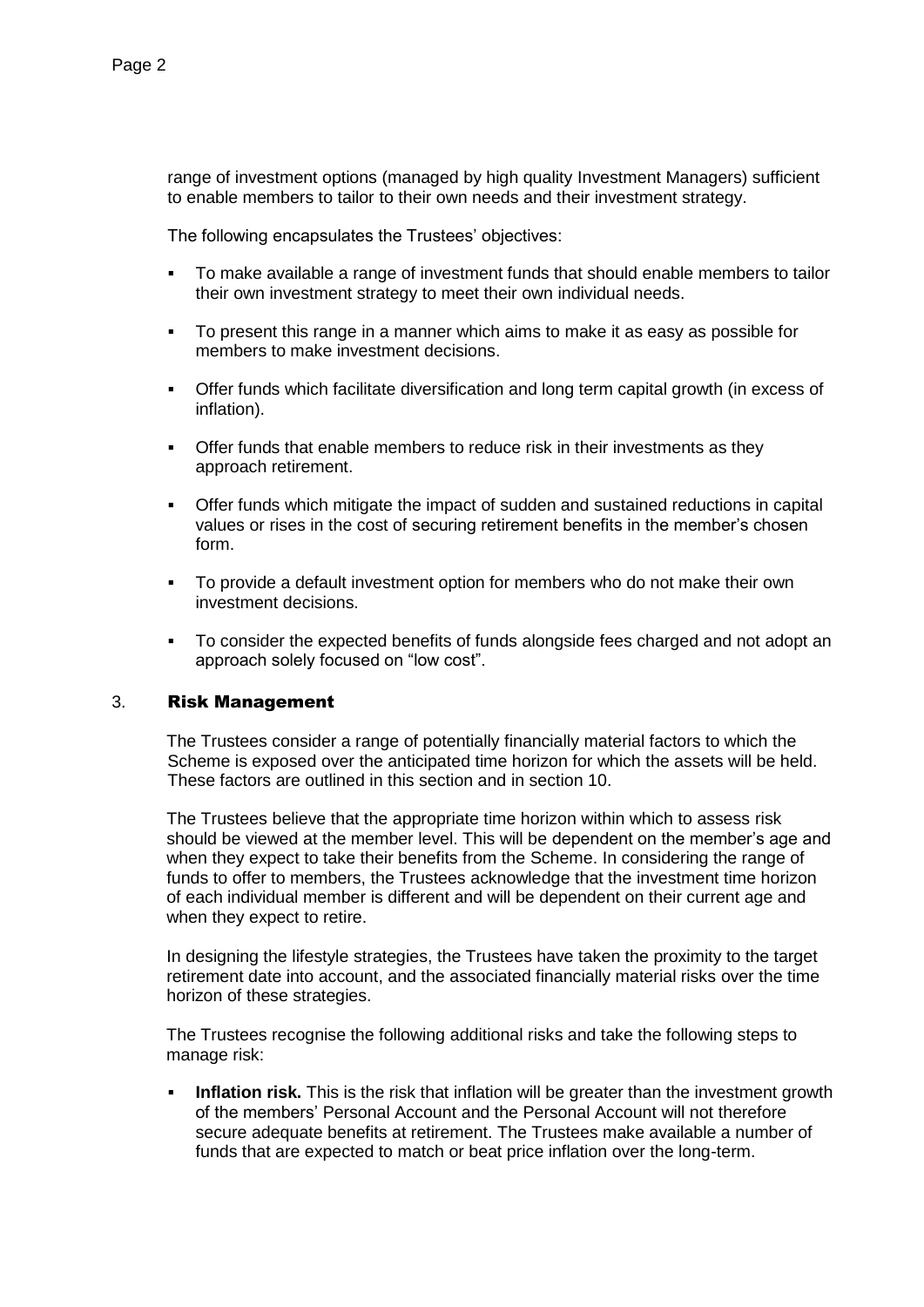- **Volatility risk.** This is the risk that your investment can go down in value as well as up. In general, this risk applies most when the member is close to retirement and preparing to use their savings to provide retirement benefits. The Trustees acknowledge that in order to generate returns above that earned by cash requires accepting some risk. The Trustees make available funds with differing degrees of volatility so that members can tailor their investments to their desired level of risk. . The Trustees receive performance reports and will at least every three years review in detail the arrangements and their continued suitability.
- **Benefit mis-match and conversion risk.** This is the risk that that relative market movements in the years just prior to retirement lead to a substantial reduction in the benefits which would otherwise be secured. The Trustees make available a number of lifestyle investment options, which aim to provide automated de-risking strategies designed for different types of potential retirement benefits.
- **Adequacy risk.** This is the risk that members do not secure adequate benefits at retirement. The Scheme is closed following the liquidation of the Company but the Trustees continue to provide access to modelling tools where projections of benefit outcomes can be shown. In addition, benefit statements include projections of member benefits under several sets of assumptions.
- **Manager risk.** The risk that the chosen Investment Manager underperforms the benchmark against which it is assessed. In this regard, the Trustees' general approach is to use active management in the areas they believe it can add most value (such as diversified growth, property and cash) and to use index tracking management in the remaining areas. The Trustees recognise that the use of active management brings with it the risk that those active decisions do not add value. The Trustees receive performance reports and retain their Investment Consultant to aid in monitoring the performance of the appointed managers.
- **Liquidity risk.** The risk that funds do not provide access for investment or withdrawal of monies when required. The Trustees understand that the funds may, in extreme circumstances, be temporarily closed for investment. To mitigate some of this risk, the Trustees have selected daily dealt and daily priced pooled funds.
- **Currency risk.** The risk that returns fluctuate with changes in exchange rates. The Trustees have made available a global equity fund that includes currency hedging of overseas developed market currency exposure relative to Sterling.
- **Credit risk.** The value of bonds would be at risk if a bond issuer defaults on their commitments. The Trustees only make corporate bonds available via a fund containing a range of bonds such that should a bond default its impact will be lessened due to the other bonds within the fund.
- **Custody risk.** The safe custody of the Scheme's assets is delegated to the pooled fund managers with whom they invest. The Scheme's Investment Managers are responsible for delegating the custody of their funds to professional custodians.
- **Default investment risk.** The risk that the investment profile of the default investment option is unsuitable. The Trustees recognise that the default investment option can never be perfect for all members. Details of how the default is designed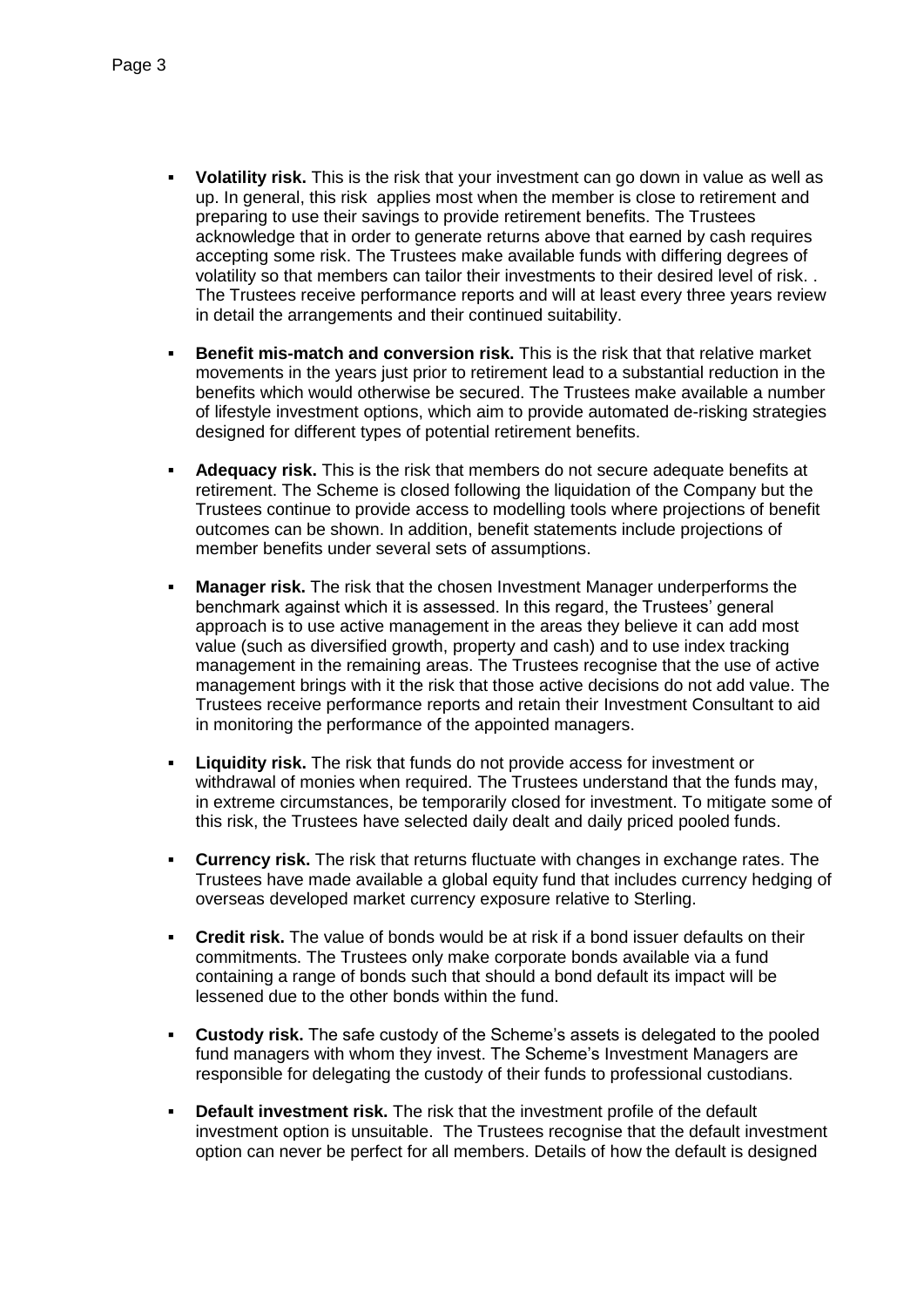and how this risk is managed are provided in the Default Investment Option Section of this Statement.

 **Environmental, Social and Corporate Governance (ESG) risk** – the risk that ESG concerns, including climate change, have a financially material impact on the return of the Scheme's assets. The management of ESG related risks is delegated to Investment Managers, with oversight from the Trustees. See Section 10 for our policies in this regard.

The Trustees periodically monitor these risks and the appropriateness, in light of the risks, of the investments detailed in this Section.

## 4. **Investment Strategy**

The Trustees believe that the best way to address the investment objectives outlined in Section 2, and with consideration to the risks in Section 3, is to offer all members a range of funds, as well as a default investment option and a number of lifestyle investment strategies.

## 4.1 **Self-select funds**

The Trustees have made available to members a range of funds covering different asset classes across the risk / return spectrum. Further details are contained within the IPID.

# 4.2 **Default Investment Option**

Scheme members who do not actively make an investment decision will be invested in the default investment option, the "Thomas Cook Flexible Journey" strategy. Members may actively choose the default option because they feel it is most appropriate for them. If members wish to, they can opt to choose their own investment strategy on joining but also at any other future date.

The aims of the default investment option, and the ways in which the Trustees seek to achieve these aims, are detailed below:

 To generate returns in excess of inflation during the growth phase of the strategy whilst managing downside risk.

The default investment option's growth phase invests in a growth-focused fund which consists of equities and other growth-seeking assets. These investments are expected to provide equity-like growth over the long term with some downside protection and some protection against inflation erosion.

 To provide a strategy that reduces investment risk for members as they approach retirement.

As a member's pot grows, investment risk will have a greater impact on member outcomes. Therefore, the Trustees believe that a strategy that seeks to reduce investment risk as the member approaches retirement is appropriate. Hence, starting 8 years before their target retirement date (or normal retirement date, if no target is specified), members in the default investment option will have their holdings gradually transitioned towards a lower risk mix of assets. This lower risk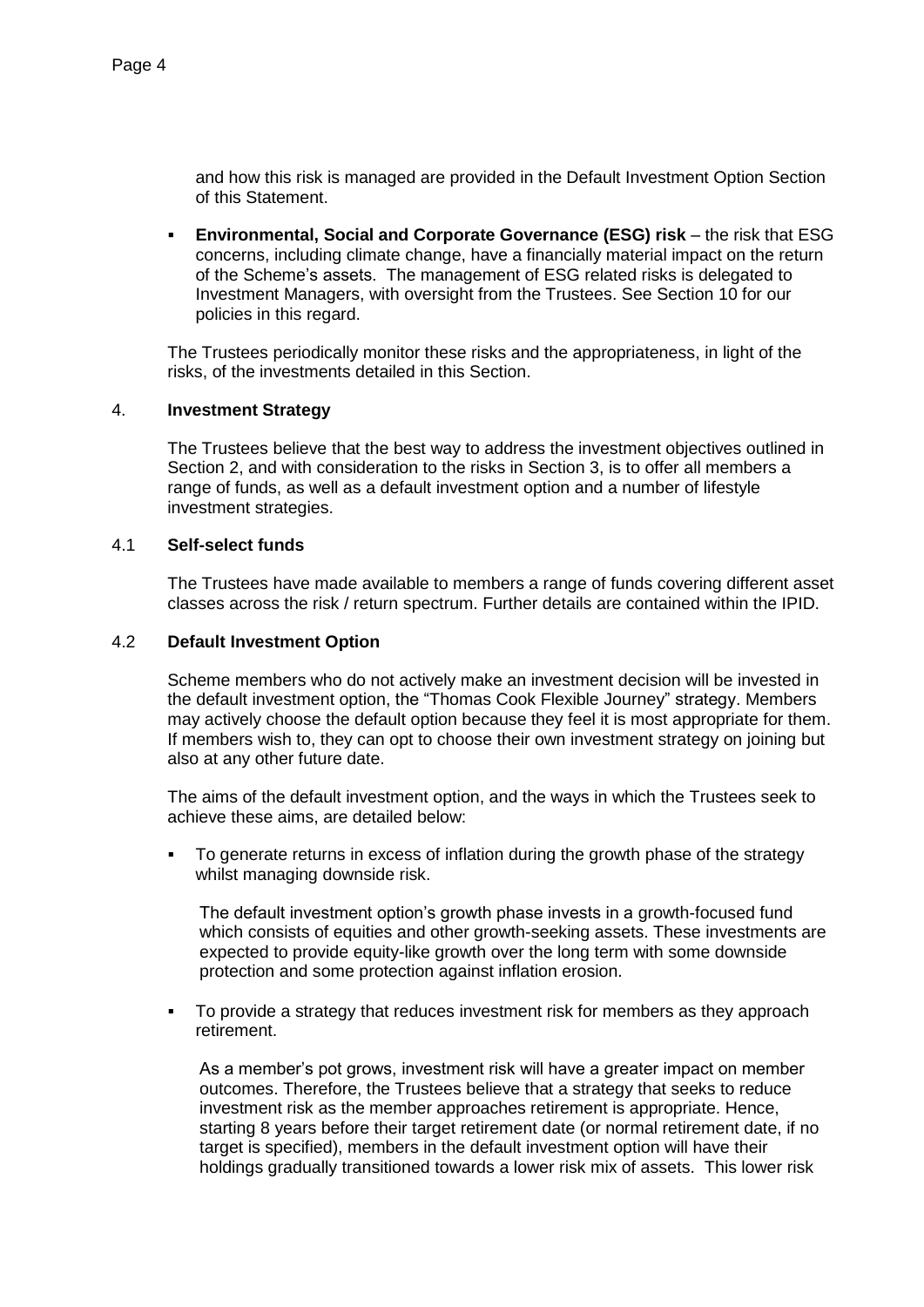mix is designed to provide exposure to assets aiming for income and stable growth through retirement (outside of the Scheme), along with an allowance for tax-free cash benefits through an allocation to money market investments.

 To provide exposure, at retirement, to assets that are broadly appropriate for an individual planning to take 25% cash at retirement (reflecting current tax-free cash rules) and to use the balance to stay invested post-retirement (albeit outside of the Scheme).

At the point of the target or normal retirement date, members' accumulated savings in the default investment option will be invested in a multi-asset fund and a money market fund, with proportions designed to target 25% of the portfolio in money market instruments and the balance in a diversified mix of assets which aim to generate income and maintain the purchasing power of members' savings. The assets in this allocation include equities, bonds, cash and alternative assets.

#### *Policies in relation to the default investment option*

- The default investment option manages investment and other risks throughout a member's working lifetime via a strategic asset allocation consisting of equities, alternative asset classes, fixed income assets and cash. Risk is not considered in isolation, but in conjunction with expected investment returns and outcomes for members. In designing the default option, the Trustees have explicitly considered the trade-off between risk and expected returns.
- Assets in the default investment option are invested in a manner which aims to ensure the security, quality, liquidity and profitability of a member's portfolio as a whole.
- The Investment Managers have responsibility for buying and selling the underlying assets. All of the pooled funds used operate daily dealing cycles.
- Assets are invested on regulated markets.
- The Investment Managers also have discretion to incorporate environmental, social and governance considerations in exercising their delegated responsibilities. However, the Trustees have in place a policy regarding such issues, which is detailed in Section 10 of this Statement.

Based on the Trustees' understanding of the Scheme's members, an investment strategy that targets taking benefits flexibly (including a tax-free cash lump sum up 25% of a member's pot) at retirement is expected to be broadly appropriate to meet a typical member's requirements for income in retirement. This does not mean that members have to take their benefits in this format at retirement - it merely determines the investment strategy that will be in place pre-retirement.

Members have the option of choosing their own investment strategy.

The Trustees will continue to review the default investment option, and more strategically at least triennially, or after significant changes to the membership demographic, if sooner. When doing this, the Trustees will take written advice from their Investment Consultant.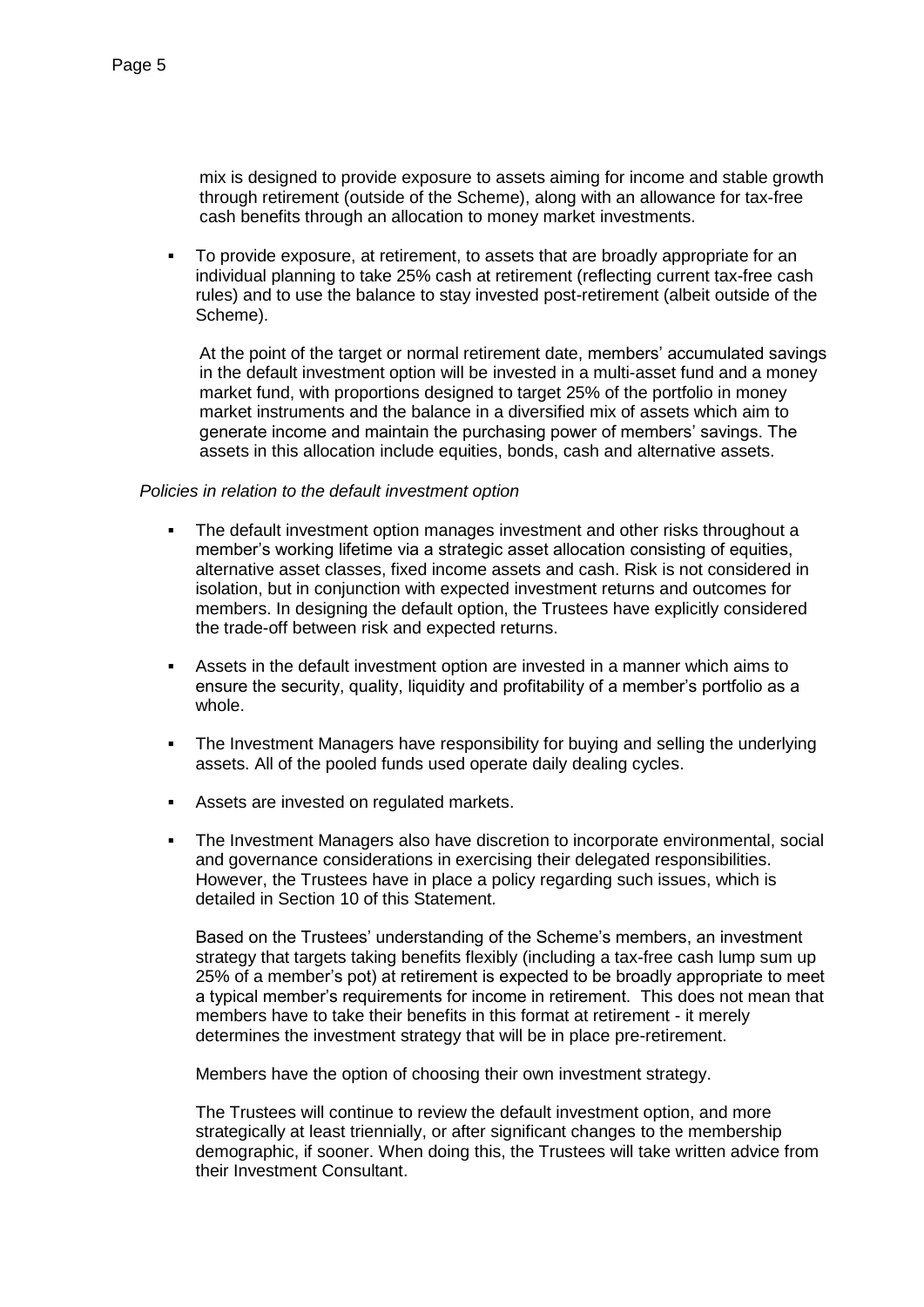The Trustees review investment performance and risk in relation to the default investment option and take professional advice as appropriate.

The Trustees believe that this strategy meets the investment objectives outlined in this Statement and seeks to mitigate the risks identified in Section 3 and that implementing this strategy is intended to ensure the assets in the default investment option are invested in the best interests of the relevant members and beneficiaries.

#### 5. **Investment Manager Arrangements**

#### *Overview*

The Trustees make available funds via an administration and investment platform provider. The platform provider gives access to a range of investment funds operated by professional Investment Managers. Having taken advice from their Investment Consultant the Trustees decide on which funds to make available.

In investing via a platform, the Trustees do not appoint Investment Managers directly. However, in practice the Trustees believe they have a role to play in designing and governing the arrangements with the underlying Investment Managers. The Trustees' policies relating to the underlying Investment Managers are documented here.

The day-to-day management of the assets is delegated to professional Investment Managers who in addition to the provider are all authorised by the relevant regulator. The Investment Managers have full discretion to buy and sell investments on behalf of the Scheme subject to agreed constraints and applicable legislation.

The Scheme's Investment Managers are appointed based on their capabilities and suitability as regards meeting the Scheme's objectives. Their appointments are therefore also based on their perceived likelihood of achieving the expected return and risk characteristics required for the asset class being selected for.

The Trustees receive advice from their Investment Consultant in relation to forwardlooking assessments of a manager's ability to outperform over a full market cycle, for mandates where outperformance is the objective. This view will be based on the Investment Consultant's assessment of the manager's idea generation, portfolio construction, implementation and business management, in relation to the particular investment portfolio(s) that the Scheme invests in. The Investment Consultant's manager research ratings assist with due diligence and are used in decisions around selection, retention and realisation of manager appointments.

For passively managed mandates, or those where outperformance is not the primary goal, the Trustees will seek guidance from the Investment Consultant in relation to forward looking assessment of the manager's ability to achieve the mandate objectives.

If the investment objective for a particular fund changes, the Trustees will review the fund to ensure it remains appropriate and consistent with the Scheme's objectives.

Some of the funds used are actively managed and the managers are incentivised via performance targets. An appointment will be reviewed following periods of sustained underperformance or failure to meet its objectives, and the Trustees receive quarterly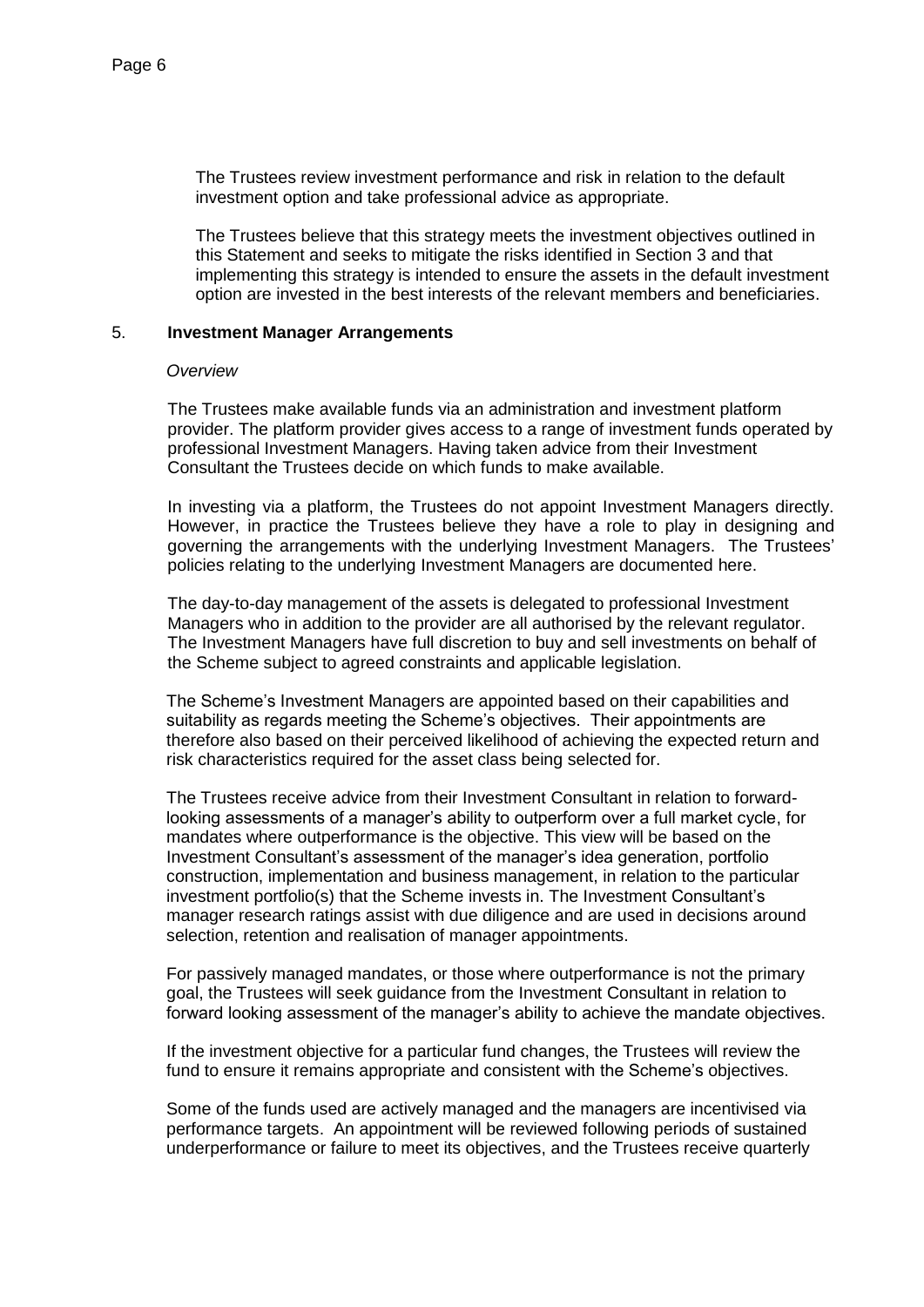monitoring reports to seek to manage this risk. The Trustees will review the appropriateness of using actively managed funds (on an asset class basis) periodically.

As the Trustees invest in pooled vehicles it is accepted that there is no ability to specify the risk profile and return targets of the manager, other than through the Trustees' fund choices. However, appropriate mandates are selected to best align with the overall investment strategy and policies as documented in this Statement.

## *Investment Manager Remuneration*

The Investment Managers are remunerated by way of a fee calculated as a percentage of assets under management. In each case, the principal incentive is for the Investment Manager to retain their appointment (in full), by achieving their objectives, in order to continue to receive their fee.

As part of the annual Value for Money assessment and Chair's Statement disclosures, the Trustees review the fees across all funds used by the Scheme.

Investment managers are not remunerated based on portfolio turnover and their objectives are based on medium to long-term considerations, consistent with the Trustees being long-term investors.

## *Evaluating Investment Managers*

Investment managers are aware that their continued appointment is based on their success in delivering the objectives of the mandate which they have been appointed to manage. If the Trustees are dissatisfied, then they will look to replace the manager.

The Trustees consider the Investment Consultant's investment research and ESG research ratings within the investment reporting. Through these ratings, the Trustees are able to assess for example how each Investment Manager embeds ESG into its investment process and how each manager's investment philosophy aligns with the Trustees' policies as documented in this Statement.

Where equity funds are held, equity managers registered with the appropriate regulator are expected to report on their adherence to the UK Stewardship Code on an annual basis.

## *Time horizon and Duration of Appointments*

The Trustees receive investment performance reports on a quarterly basis, which present performance information over 3 months, 1 year, 3 years and 5 years and take professional advice as appropriate. The Trustees review the performance of the investments on an absolute basis and relative to defined benchmarks (over the relevant period) net of fees.

If a manager is not meeting its performance objectives, over a sustained period of time, and after consideration of all relevant factors, the Trustees may take the decision to terminate the appointment. The Trustees are long-term investors. Accordingly, the Trustees do not seek to change the investment arrangements on a frequent basis.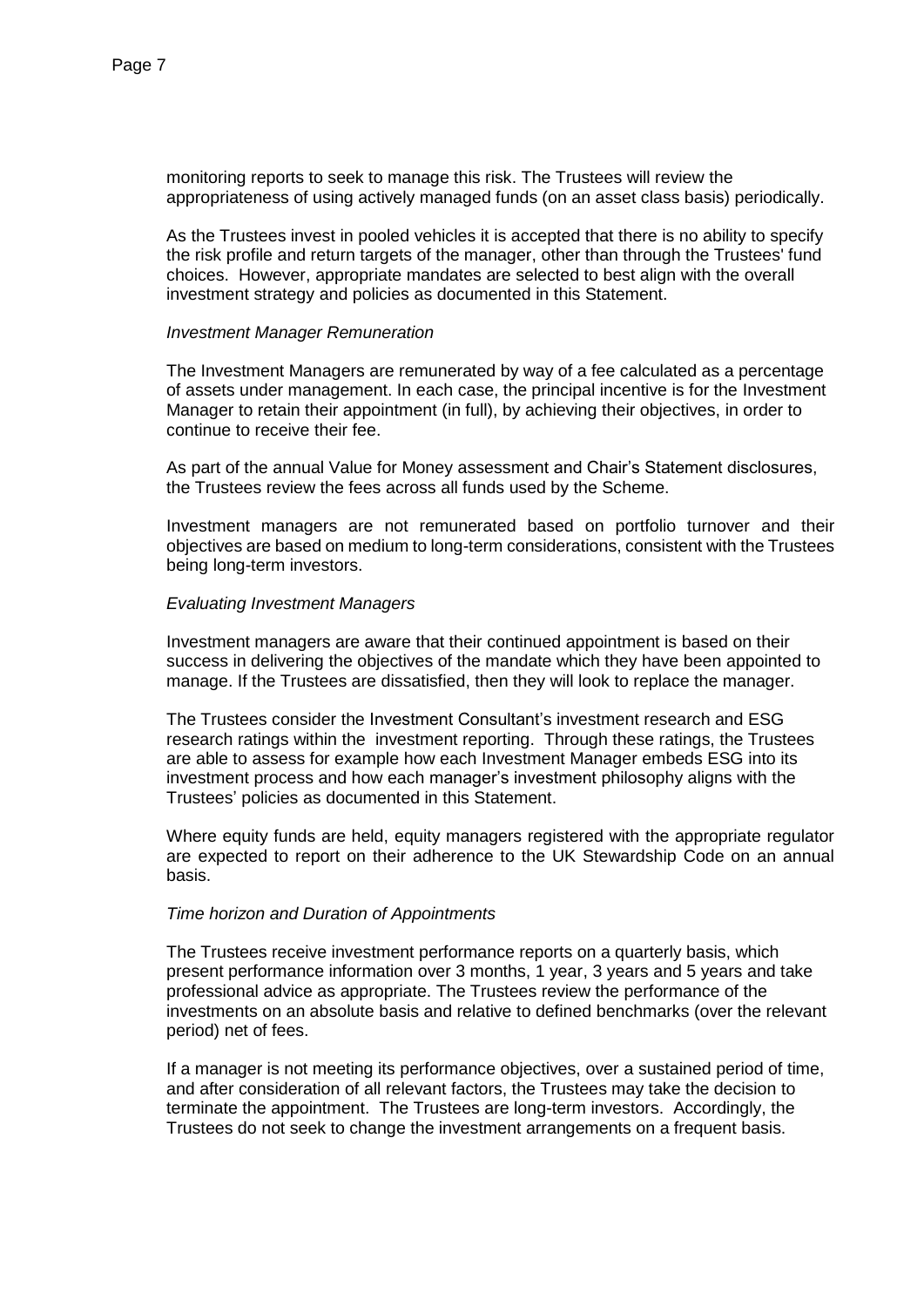The funds used by the Scheme are open-ended with no set end date for the arrangement. The Trustees will retain an Investment Manager unless:

- There is a strategic change to the overall strategy that no longer requires exposure to that asset class or manager; or
- The appointment has been reviewed and the Trustees have decided to terminate the appointment.

## *Portfolio turnover costs*

Transaction costs, which include portfolio turnover costs, are monitored and assessed within the annual Value for Money assessment. The Trustees have not set portfolio turnover targets; the Trustees instead assess performance net of the impact of the costs of such activities.

Details of the appointed platform provider and other Investment Managers can be found in the IPID.

## 6. **Realisation of Investments**

The Investment Managers have discretion in the timing of realisation of investments and in considerations relating to the liquidity of those investments within parameters stipulated in the relevant appointment documentation.

The administrators are responsible for realising monies to meet outflows from the Scheme.

## 7. **Expected Return**

The funds available are expected to provide an investment return relative to the level of risk associated with it. The Trustees believe that the range of funds offered should provide a range of returns suitable for the membership as a whole.

#### 8. **Additional Assets**

Under the terms of the trust deed the Trustees are responsible for the investment of Additional Voluntary Contributions ("AVCs") paid by members. The Trustees review the investment performance of the chosen AVC providers on a regular basis and takes advice as to the providers' continued suitability. Details of the current providers can be found in the IPID.

## 9. **Environmental, Social and Governance (ESG) Considerations and Engagement Activities**

The Trustees believe that ESG issues may have an impact on investment risk and return outcomes, and that good stewardship can create and preserve value for companies and markets as a whole. The Trustees also recognise that long-term sustainability issues, particularly climate change, present risks and opportunities that increasingly require explicit consideration.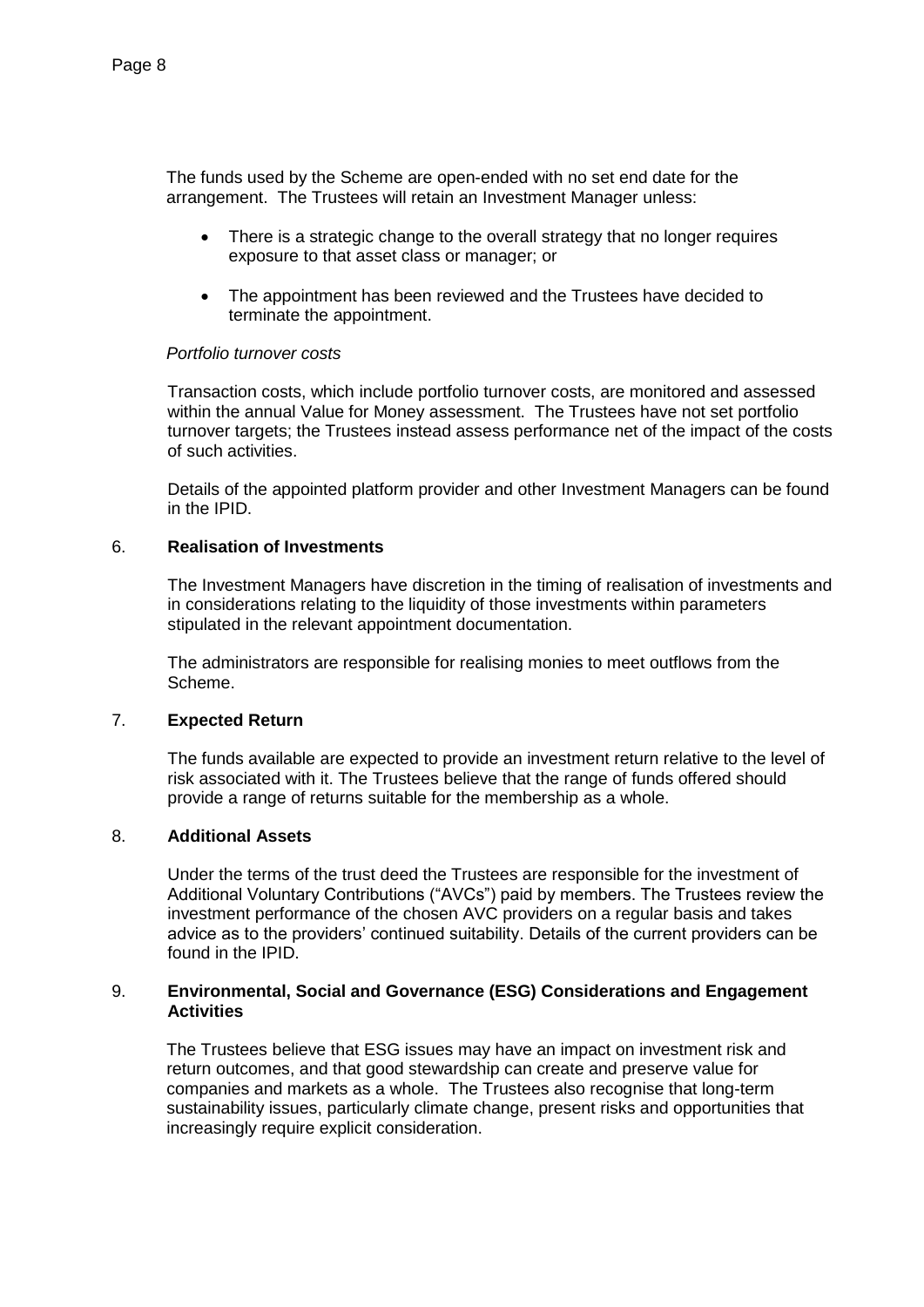The Trustees accordingly consider these issues in the context of anticipated time horizon over which the assets will be held.

The Trustees do not directly manage the Scheme's investments, and the Investment Managers have full discretion to buy and sell investments within the various portfolios, within the guidelines of their mandates. ESG considerations and engagement activities are however taken into account in the selection, retention and realisation of investments in the following ways:

- The Trustees consider the ESG research ratings published by our investment advisers, Mercer, when monitoring the Scheme's investments. These ratings are also considered as part of any new selection of investment funds.
- The Investment Managers are expected to respond to questions regarding voting and engagement activities carried out on behalf of the Trustees for mandates where this is appropriate and where the Trustees have concerns they may seek to raise these with the Investment Managers, though the pooled nature of the investments may mean that the Trustees have little influence.
- The Trustees make available to members a fund which invests in global equities of companies which are less carbon-intensive or earn green revenues. The manager has the discretion to reduce investment in certain companies which do not, in the manager's view, demonstrate adequate strategies and governance standards to transition to a low carbon economy. Companies that fail to meet the manager's minimum standards in relation to low carbon transition and corporate governance standards may be excluded from the fund, which also excludes shares issued by manufacturers of Controversial Weapons (as defined by FTSE).

The Investment Managers are expected to evaluate ESG factors (including climate change considerations) where practical within the terms of their mandate and to exercise voting rights and stewardship obligations attached to the investments in accordance with their own corporate governance policies and current best practice (including the UK Corporate Governance Code and UK Stewardship Code). In doing so, they are expected to focus on medium to long-term performance, consistent with the objectives of their funds.

Given the circumstances of the Scheme following the employer insolvency, the Trustees do not have a policy of taking into account members' views about investment or other non-financial factors.

## *Mercer Delegated investments*

The Trustees have also chosen to delegate the management of a diversified growth fund and a property fund to Mercer. Mercer has in place a Sustainable Investment Policy which the Trustees have adopted as part of the delegation of investment management. This Policy encompasses:

- A commitment to appoint only underlying investment strategies at or above an agreed ESG ratings level.
- Taking a broader and longer-term perspective on risk, including identifying sustainability themes and trends for risk management and new opportunity